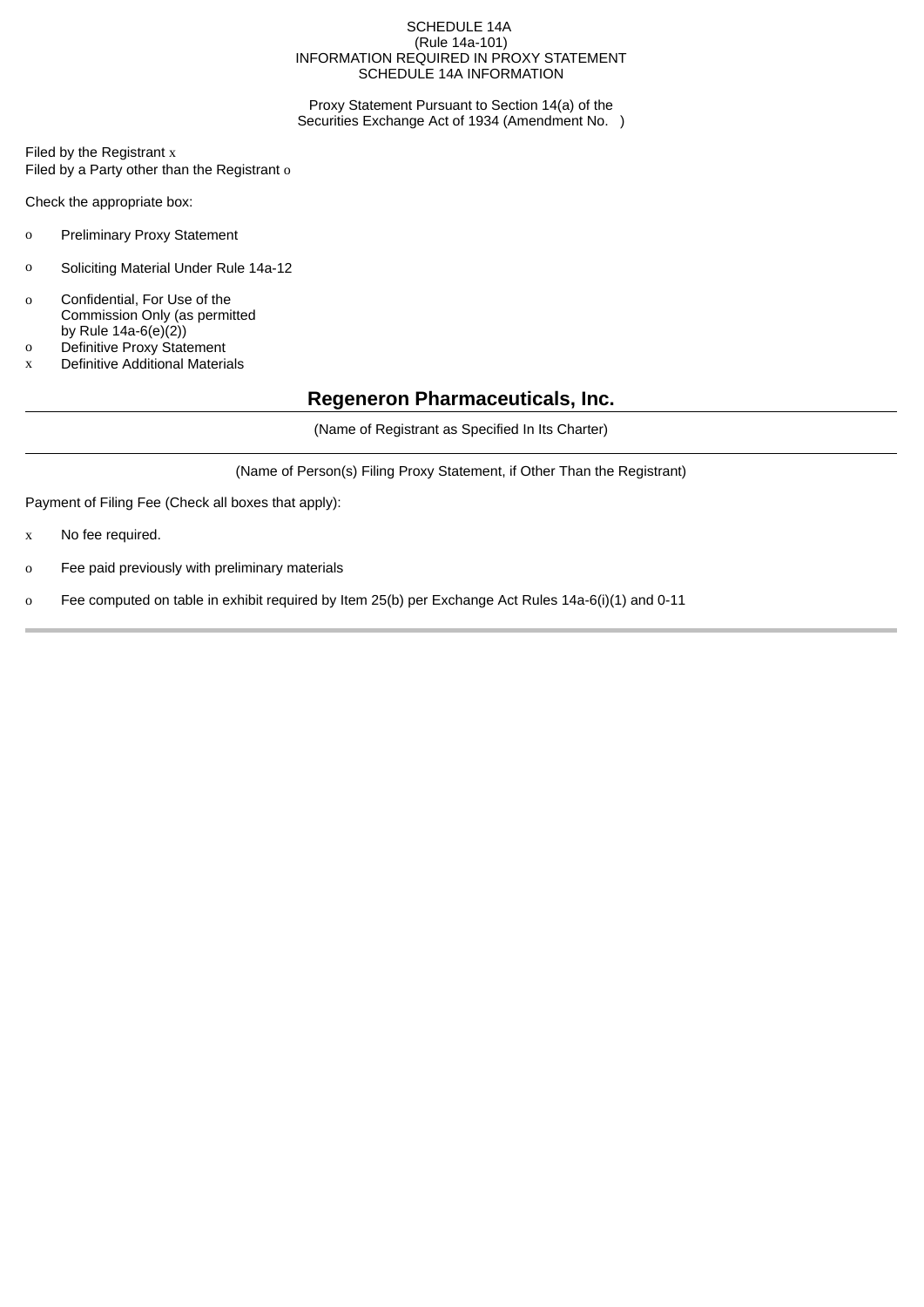# Your **Vote** Counts!

#### **REGENERON PHARMACEUTICALS, INC.**

2022 Annual Meeting

Vote by June 9, 2022 11:59 PM ET for shares held directly and June 7, 2022 11:59 PM ET for shares held in a Plan.



D71101-P64569-Z81504

REGENERON PHARMACEUTICALS, INC.<br>777 OLD SAW MILL RIVER ROAD<br>TARRYTOWN, NY 10591-6707<br>ATTN: CORPORATE SECRETARY

# You invested in REGENERON PHARMACEUTICALS, INC. and it's time to vote!

You have the right to vote on proposals being presented at the Annual Meeting. **This is an important notice regarding the availability of proxy material for the shareholder meeting to be held on June 10, 2022.**

## Get informed before you vote

View the Notice and Proxy Statement and Annual Report online OR you can receive a free paper or email copy of the material(s) by requesting them prior to May 27, 2022. If you would like to request a copy of the material(s) for this and/or future shareholder meetings, you may (1) visit www.ProxyVote.com, (2) call 1-800-579-1639 or (3) send an email to sendmaterial@proxyvote.com. If sending an email, please include your control number (indicated below) in the subject line. Unless requested, you will not otherwise receive a paper or email copy.

| Control #                                                                                          | For complete information and to vote, visit www.ProxyVote.com                                                                 |
|----------------------------------------------------------------------------------------------------|-------------------------------------------------------------------------------------------------------------------------------|
| <b>Smartphone users</b><br>Point your camera here and<br>vote without entering a<br>control number | Vote Virtually at the Meeting*<br>June 10, 2022<br>10:30 AM ET<br>Virtually at:<br>www.virtualshareholdermeeting.com/REGN2022 |

\* Please check the meeting materials for any special requirements for meeting attendance.

 $V1.1$